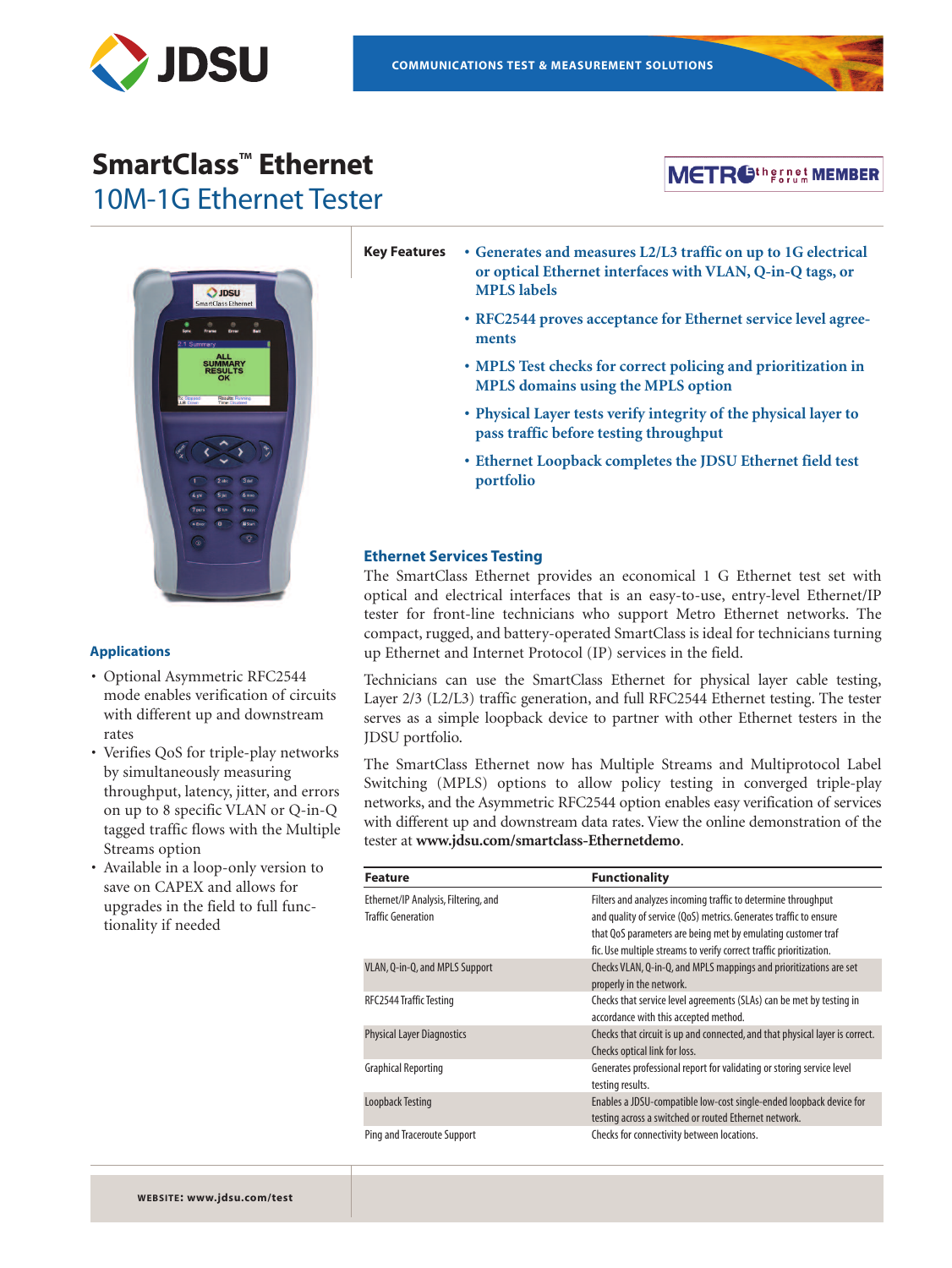

## Advanced Testing Applications

#### **Multiple Streams Testing Option**

The Multiple Streams option enables the SmartClass Ethernet to simulate eight different sources of traffic from one Ethernet port. Technicians can configure eight independent traffic flows with individual source and destination media access control (MAC) or IP addresses, tagged with configurable VLAN or Q-in-Q identifiers, and set with a user-configurable frame size and a traffic rate. By examining frame loss, throughput, and identifiers per stream a receiving JDSU tester can verify if the network transported the frames with the expected priority and bandwidth or whether frames reached the destination at all. This test gives service providers a cost-effective method for testing the integrity of policies designed to enable the delivery of differentiated services, such as IP triple play.

#### **MPLS Testing Option**

The MPLS option lets service providers generate traffic with two MPLS labels and priorities. Testing end-to-end with another tester or to a loop lets field technicians verify that traffic is correctly passed through a MPLS domain and reaches its intended destination with the right bandwidth and priority.



**Turning up and Verifying MPLS domains with SmartClass Ethernet MPLS Test Option** Transmit Labeled Traffic into the MPLS domain

Check for the presence of test traffic with the correct labels at other test points Check for test traffic to arrive at destination Edge label switched router – tag removal Check for Throughput/Packet Loss/Prioritization Errors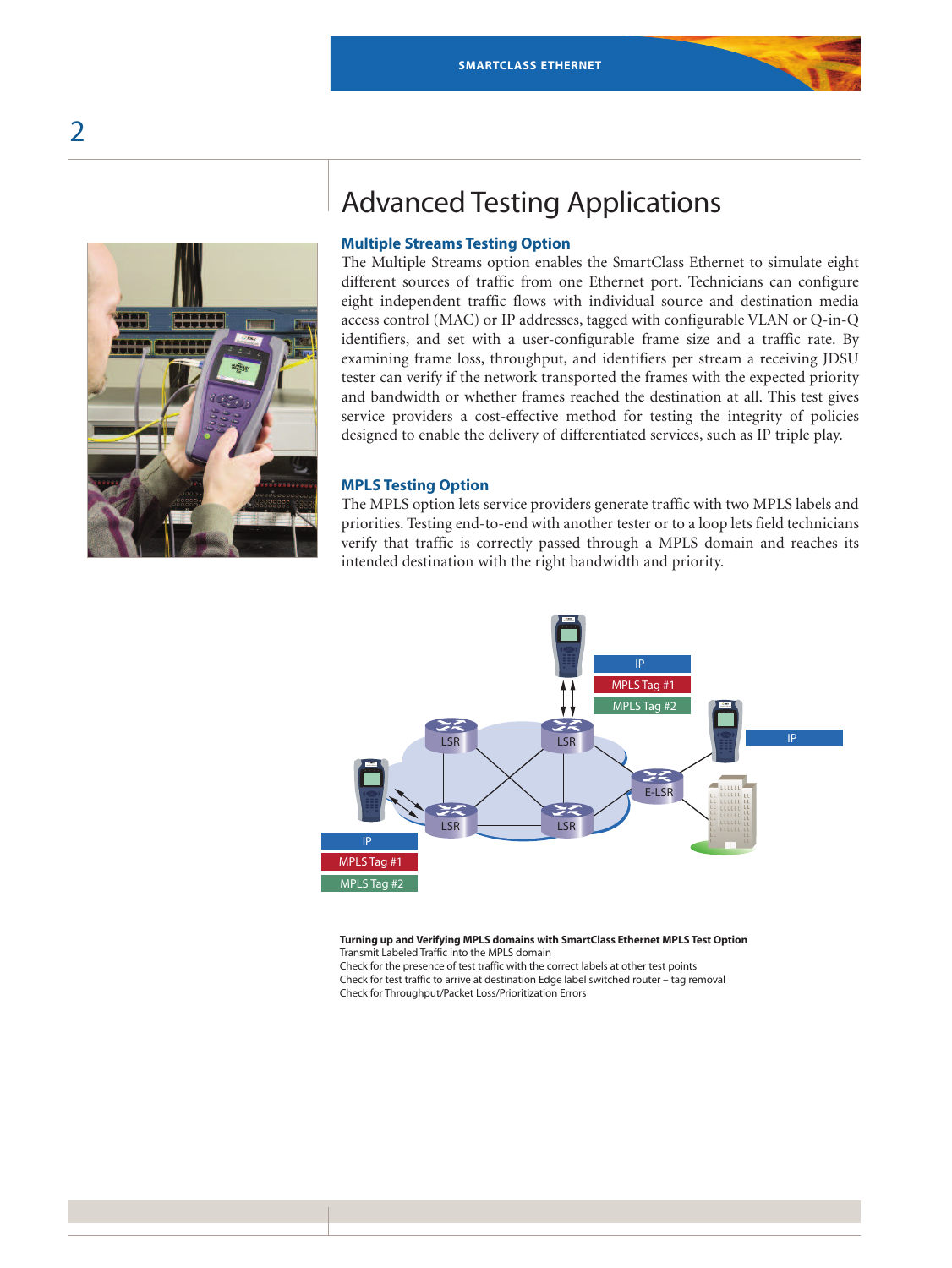#### **Asymmetric RFC2544 Test Suite Option**

Some services are provisioned to have different up and downstream data rates. Testing these services with a loop can only verify service performance of the lowest half of the link. The Asymmetric RFC2544 option provides an automated version of RFC2544 that can determine the maximum throughput, back-to-back frames, frame loss rate, and jitter for each direction of the link independently. This test provides verification of network policies designed to throttle bandwidth on one half of the Ethernet circuit. Two Asymmetric RFC2544-enabled SmartClass units are required to conduct this test.

#### **VLAN Protocol Support**

Generating an Ethernet traffic stream with a specific VLAN ID and priority (IEEE 802.1q/802.1p) enables technicians to verify the correct transmission and prioritization of the stream through the network. Additionally support for Q-in-Q (VLAN stacking, or 802.1ad) protocols, allows the generation and analysis of both service provider and customer VLANs. The setting of filters lets users isolate a specific VLAN stream to compare its performance with the total performance of the link. VLAN filtering comes standard; however, generating VLAN frames requires purchasing the Traffic option.



#### **Ping and Traceroute**

The Traffic option includes the IP Ping and Traceroute functions, which lets technicians check end-to-end connectivity in a routed network. Traceroute lets users segment a problem further or map the network connections.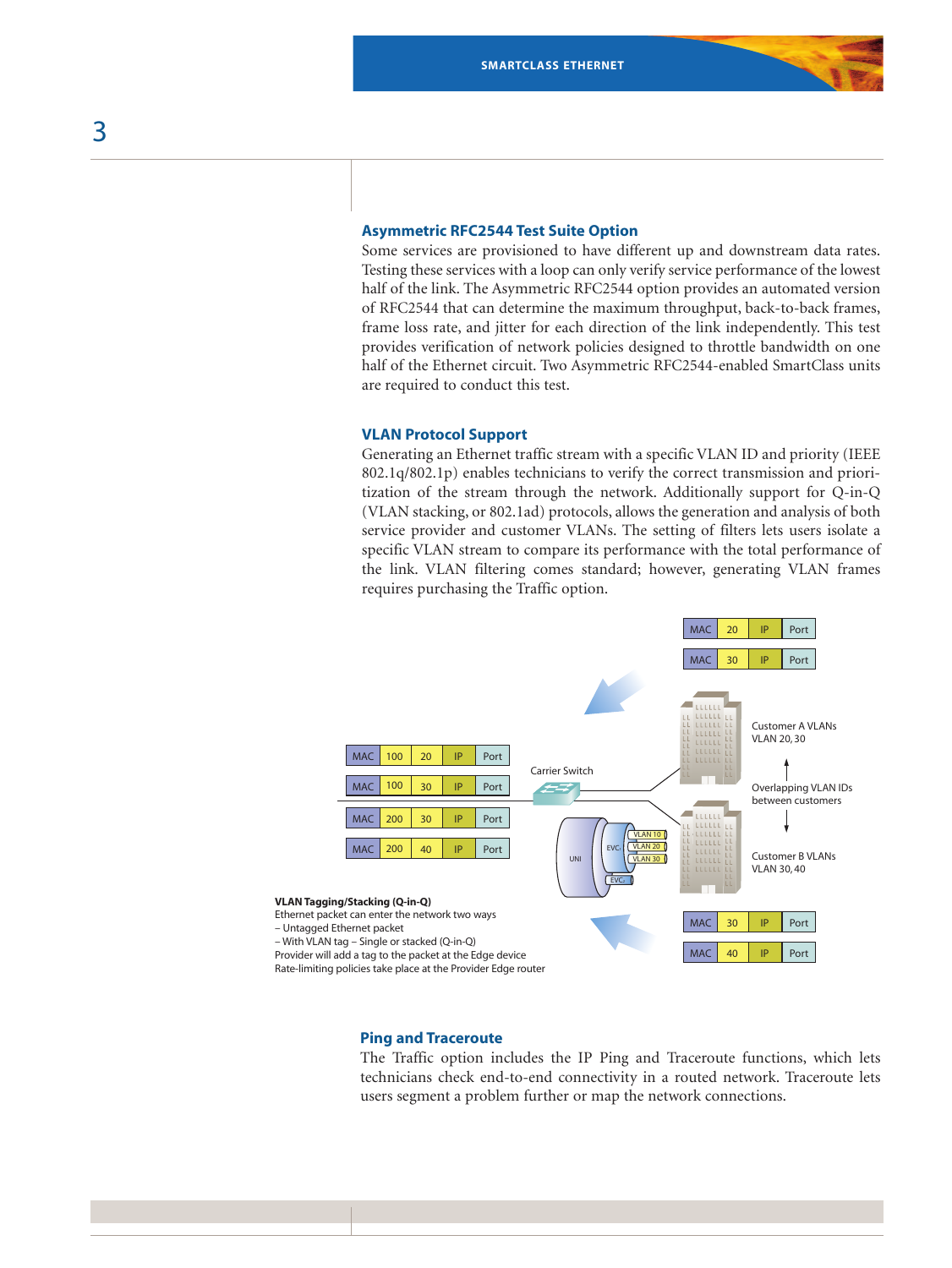## 10M-1G Ethernet Testing

#### **Loopback Testing**

The SmartClass Ethernet is available in a simple L2-L4 loopback device configuration for other testers in the JDSU portfolio, such as the T-BERD®/MTS-8000, T-BERD®/MTS-6000A, FST-2802, HST-3000, QT-600, and SmartClass Ethernet. A far-end device, such as the T-BERD/MTS-6000A, can command the SmartClass Ethernet to apply a loop and then generate traffic toward it. Technicians can measure parameters, such as round-trip delay and throughput, on the far-end device using the SmartClass Ethernet to loop traffic back. The SmartClass Ethernet Loopback mode enables selected Ethernet traffic to be looped back from a live link, which enables technicians to loop back test traffic only, conduct loopback testing on a live network in the presence of non-test traffic.



#### **Ethernet and IP Traffic Generation,Analysis, and Filtering**

The SmartClass Ethernet offers a 1 G optical and a 10/100/1000 Mb/s electrical Ethernet port that can be optioned to provide Ethernet and IP traffic transmit capabilities. The Traffic Option lets technicians generate Ethernet or IP frames with configurable parameters, such as bandwidth utilization, frame length, and frame payload with varying traffic speeds and flow types. Configure IP packets with different destination IP addresses, source IP address, type of service (TOS)/ Differentiated Services Code Point (DSCP) field, and MPLS labels or virtual local area network (VLAN) tags. Use the Dynamic Host Configuration Protocol (DHCP) server to assign the IP address of the tester to prevent IP address clashes.

The SmartClass Ethernet can transmit traffic to measure throughput of the network, latency, loss, jitter (RFC3393) and packet/frame errors—characteristics necessary to verify QoS is set to correctly deliver the Ethernet service according to the customer's service level agreement, which can also prove network capability for transporting real-time applications such as IP voice and video traffic.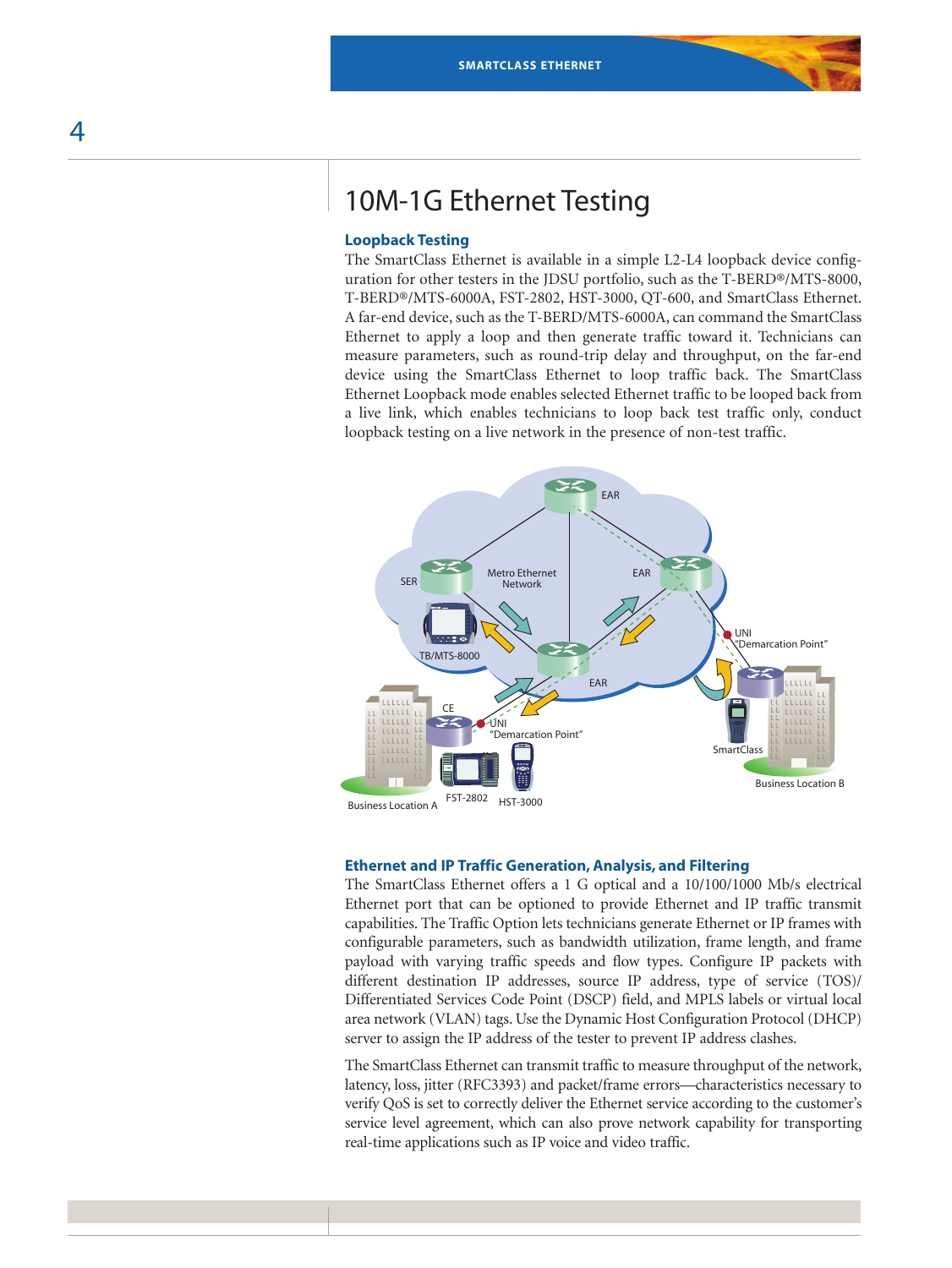# **SmartClass**

Detects problem as open 50 m away on pair 4

#### **Optical Option**

The SmartClass Ethernet comes as standard with a 1Gb/s line rate RJ45 electrical connection. Additionally, the unit may be ordered with the small form-factor, pluggable (SFP) port enabled so the unit can generate line rate optical Ethernet traffic. The SmartClass Ethernet can support SX, LX, ZX, BX, and coarse wavelength division multiplexing (CWDM) interfaces at 1000 Mb/s.

#### **RFC2544 Automated Test**

To verify that they are meeting SLAs, service providers often run a full suite of tests at turn-up known as the RFC2544, which are wrapped into an easy-to-use auto test on the SmartClass Ethernet. With one button press, technicians can configure the link with their saved settings and tests against customizable thresholds, thus performing the test the same way every time with consistent, repeatable results.

#### **Physical Layer Diagnostics**

On electrical Ethernet circuits, the SmartClass Ethernet can display the link speed, link status, cable status, media dependent interface/media dependent interface crossover (MDI/MDIX) type, and distance-to-fault with one button press. To verify connectivity on fiber links, it reports the power level of the optical signal. These features let technicians quickly identify physical layer problems.

#### **Graphical Reporting**

All test results are safely stored within the SmartClass Ethernet unit and can be easily retrieved and turned into a report using JDSU Download Manager software, included with each unit. Save reports in an Excel® spreadsheet, text, or PDF format. Test reports graphically show end customers network performance test results or can document information about network performance for internal use.



| Frame<br>Length<br>(Bytes) | Cfg Rate (Mbps) | Measured Rate<br>(Mbps) | Measured Rate (%) | <b>Measured Rate</b><br>(frms/sec) | Pause<br>Detected |
|----------------------------|-----------------|-------------------------|-------------------|------------------------------------|-------------------|
| 64                         | 100.00          | 100.00                  | 99.99             | 148789.00                          | No                |
| 128                        | 100.00          | 100.00                  | 99.99             | 84448.00                           | No                |
| 256                        | 100.00          | 100.00                  | 99.99             | 45284.00                           | No                |
| 512                        | 100.00          | 100.00                  | 99.99             | 23493.00                           | No                |
| 1024                       | 100.00          | 100.00                  | 99.99             | 11972.00                           | No                |
| 1280                       | 100.00          | 100.00                  | 99.99             | 9614.00                            | No                |
| 1518                       | 100.00          | 100.00                  | 99.99             | 8127.00                            | No                |
| 9600                       | 100.00          | 100.00                  | 100               | 1300.00                            | No                |

Throughput Test Results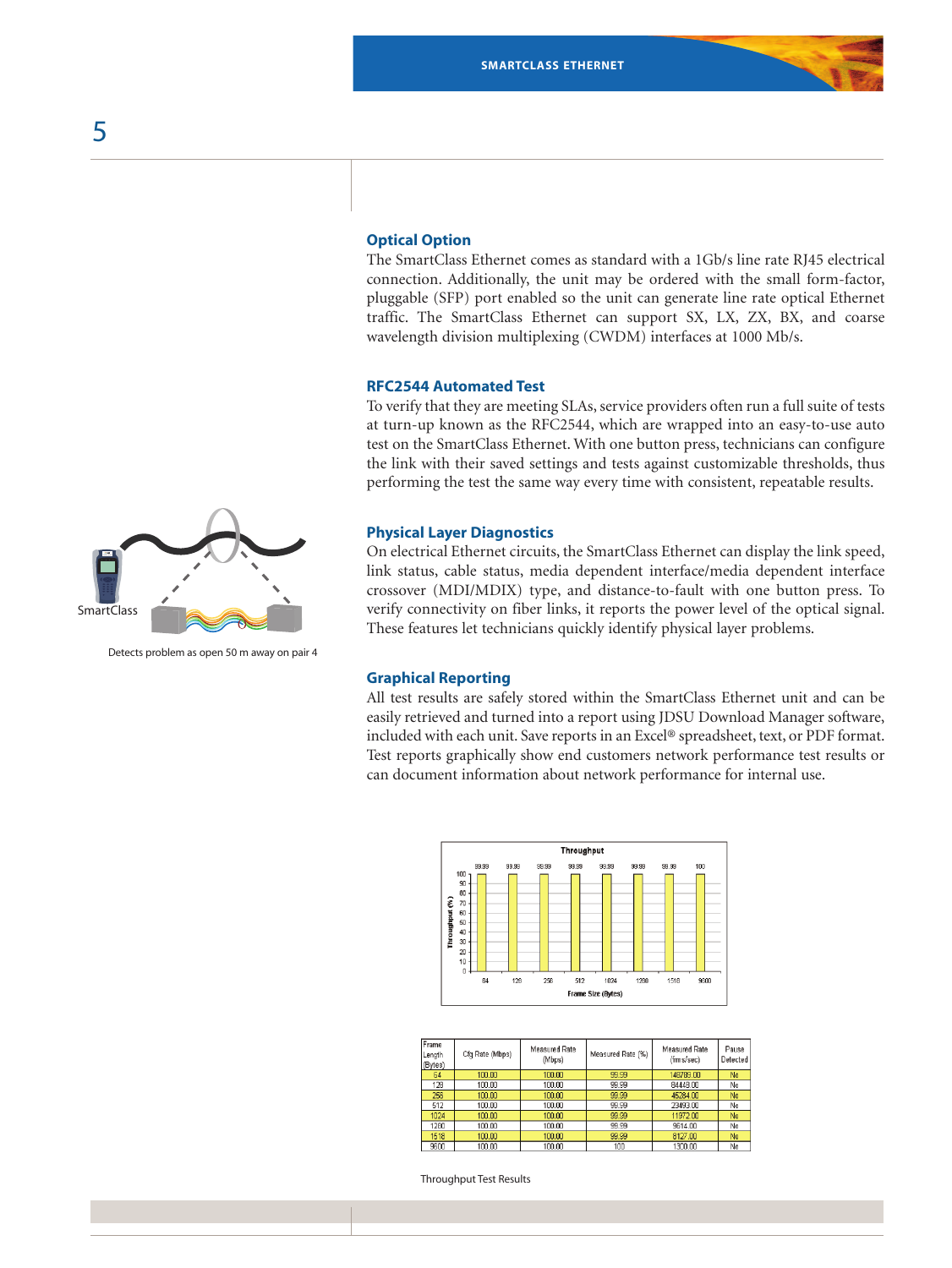#### **Specifications and Features**

#### **Interfaces**

| <b>Electrical Ethernet/IP</b> |                      |
|-------------------------------|----------------------|
| 100/100/1000 Mbps             | Single RJ45          |
| <b>Optical Ethernet/IP</b>    |                      |
| 1000 Mbps                     | <b>SFP</b> Interface |
| <b>Modes of Operation</b>     |                      |

Traffic, Streams, RFC2544, Asymmetric RFC2544, Loopback, Pattern, Ping, Traceroute, Cable Test, and Optical Power Measurements

#### **Traffic Testing**

| <b>Link Configuration</b>                                      |           |
|----------------------------------------------------------------|-----------|
| <b>Duplex Modes</b>                                            | Full/Half |
| <b>Flow Control</b>                                            |           |
| Auto-negotiation                                               |           |
| <b>Traffic Generation</b>                                      |           |
| <b>Ethernet</b>                                                |           |
| Constant, Ramp, Bursty, Flood                                  |           |
| Configurable source and destination MAC address, frame format. |           |

frame length (including undersized and jumbo frames), VLAN ID, VLAN priority, frame payload, utilization %, configurable SVLAN ID, SVLAN priority, SVLAN DEI, SVLAN TPI, CVLAN ID, CVLAN priority

#### **IP**

Constant, Ramp, Bursty, Flood, Ping, Traceroute configurable source and destination IP address, subnet mask, default gateway, TTL, packet length (including undersized and jumbo frames), packet payload, utilization %, TOS/DSCP configurable DHCP server address for static or dynamic addressing ARP support, MPLS Ethertype, 2 MPLS labels, MPLS ID, MPLS priority, MPLS TTL, MPLS ARP enable/disable

#### **Ethernet Streams** Constant

Per stream configurable source and destination MAC address, frame format, frame length (including undersized and jumbo frames), VLAN ID, VLAN priority, frame payload, utilization %, configurable SVLAN ID, SVLAN priority, SVLAN DEI, SVLAN TPI, CVLAN ID, CVLAN priority

#### **IP Streams**

#### **Constant**

Per stream configurable source and destination IP address, subnet mask, default gateway, TTL, packet length (including undersized and jumbo frames), packet payload, utilization %, TOS/DSCP configurable DHCP server address for static or dynamic addressing ARP support, fill byte, VLAN ID, VLAN priority, frame payload, utilization %, configurable SVLAN ID, SVLAN priority, SVLAN DEI, SVLAN TPI, CVLAN ID, CVLAN priority

#### **Traffic Filtering**

MAC source and destination address, SVLAN ID, SVLAN priority, SVLAN TPI, CVLAN ID, CVLAN priority source and destination IP addresses, prefix length, TOS/DSCP fields

#### **RFC2544 and Asymmetric RFC2544 Automated Testing**

**Throughput** Latency(RTD) Frame Loss **Back-to-back Frame** Jitter

#### **Bit Error Testing Patterns**

**Layer 2 (Framed) Bit Error Patterns** PRBS (2<sup>23-1</sup>, 2<sup>31-1</sup>, and inverted selections) All Ones, All Zeros, User Defined

#### **Framed Pattern NCITS TR-25:1999**

Long continuous random test pattern (CRPAT) Long continuous jitter test pattern (CJPAT) Long compliant supply noise pattern (CSPAT)

#### **Key Results**

#### **Link Status**

Linkactive

Frame detected Sync obtained

#### **Configuration Status**

Auto-negotiation link configuration ACK Auto-negotiation linkadvertisement status Destination MAC address, when using ARP

#### **Link Stats**

Bandwidth utilization, frame rate, RX/TX L1 Mbps, RX/TX L2 Mbps, round-trip delay, service disruption time, CVLAN ID, SVLAN ID, CVLAN priority, SVLAN priority, Avg and Max packet jitter

#### **Link Counts**

Total received and transmitted frames, pause frames, VLAN frames, unicast frames, multicast frames, broadcast frames, frame length (Bins)

#### **Error Counts**

FCS errored frames, runts, jabbers, undersized frames, OOS frames, lost frames, IP checksum errors, IP packet length errors, JDSU payload errors

#### **Multiple Stream Results**

Summary: status, sync, link active, errors IP Config Status: IP source and destination, subnet mask,

#### gateway addresses per stream

Link Stats: bandwidth utilization, frame rate, RX/TX L1 Mbps,

RX/TX L2 Mbps, service disruption time

#### **Link Counts**

Total received and transmitted frames, pause, VLAN, Q-in-Q, unicast, multicast, broadcast, spanning tree frames, RX/TX frame bytes, frame length (Bins), RX collisions, TX collisions, TX late collisions, TX defers

#### **Error Stats**

FCS errored frames, runts, jabbers, undersized frames, lost frames, frame loss ratio, IP checksum errors, IP packet length errors, JDSU payload errors

#### **Per Stream Results**

Bandwidth utilization (Avg, Current, Min, Max), RX Acterna frames, L1 RX Mbps, L2 RX Mbps, delay (Current, Avg), packet jitter (Avg), lost frames, frame loss ratio

#### **Physical Testing**

Link speed, link status, cable status, MDI/MDIX, distance to fault, pin mapping, pair length, polarity, skew Optical power measurement (dBm)

#### **Power Supply**

4 AA field-replaceable batteries (NiMH and Alkaline) Battery operating time approx. 4 hrs of typical usage Supports sleep mode (instant-on, auto power off after 2 hrs) AC line operation via external adapter/charger AC converter provides country specific adaptor support (USA,UK, Australia,Europe) Charging time, internal: 4 hrs from empty to full

#### **Language Support**

The SmartClass Ethernet supports Simplified Chinese, English, French, German, Italian, Japanese, Korean, Portuguese, Russian, and Spanish

#### **General**

| <b>Permissible Ambient Temperature</b> |                                           |  |
|----------------------------------------|-------------------------------------------|--|
| Nominal range of use                   | 0 to $+50^{\circ}$ C                      |  |
| Storage and transport                  | $-10$ to $+60^{\circ}$ C                  |  |
| <b>Humidity</b>                        |                                           |  |
| Operating humidity                     | 10 to 90%                                 |  |
| <b>Physical</b>                        |                                           |  |
| Size (H x W x D)                       | 230 x 120 x 50 mm (9-1/16 x 4-3/4 x 2 in) |  |
| Weight, including batteries            | $<$ 1 kg (2 lb)                           |  |
| <b>Display</b>                         | 320 x 240 pixel color                     |  |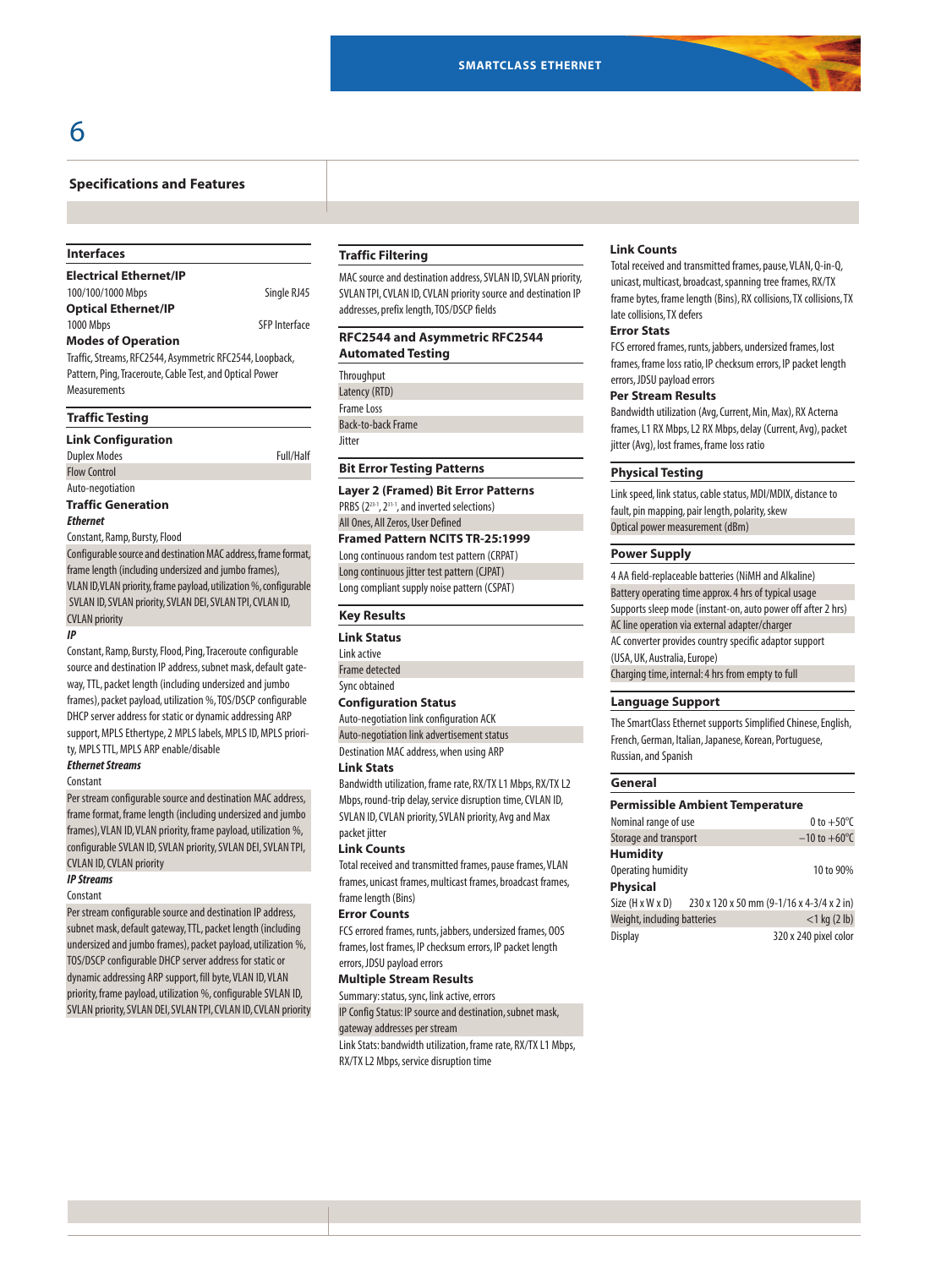## 7

### **Ordering Information**

| <b>Packages</b>     |                                                 |
|---------------------|-------------------------------------------------|
| CSC-FTHI P-P1       | <b>Electrical only loopback</b>                 |
| CSC-ETHLP-P2        | Optical and electrical loopback                 |
| CSC-FTHI P-P3       | Optical and electrical loopback with            |
|                     | accessories (SX and LX SFPs and multimode $+$   |
|                     | single-mode fibers with LC+SC connectors)       |
| <b>CSC-ETHTR-P1</b> | <b>Electrical traffic</b>                       |
| CSC-ETHTR-P2        | Optical and electrical traffic                  |
| CSC-ETHTR-P3        | Optical and electrical traffic with accessories |
|                     | (SX and LX SFPs and multimode +                 |
|                     | single-mode fibers with LC+SC connectors)       |

| <b>Optical Option</b>                   |
|-----------------------------------------|
| <b>Traffic Option</b>                   |
| <b>MPLS Option</b>                      |
| MPLS Field Upgrade*                     |
| Asy.RFC2544 Option                      |
| Asy. RFC2544 Field Upgrade*             |
| <b>Multiple Streams Option</b>          |
| Multiple Streams Field Upgrade*         |
| 1000LX SFP                              |
| 1000SX SFP                              |
| 10007X SFP                              |
| 1310 nm TX, 1490 nm RX, Single mode SFP |
| 1490 nm TX, 1310 nm RX, Single mode SFP |
| 1471 nm CWDM SFP                        |
| 1491 nm CWDM SFP                        |
| 1511 nm CWDM SFP                        |
| 1531 nm CWDM SFP                        |
| 1551 nm CWDM SFP                        |
| 1571 nm CWDM SFP                        |
| 1591 nm CWDM SFP                        |
| 1611 nm CWDM SFP + assorted cables      |
|                                         |

\* -U1part codesapplyforonly Release3andaboveSmartClassEthernet Units.Tofindout how toupgradeaunit,goto www.jdsu.com.